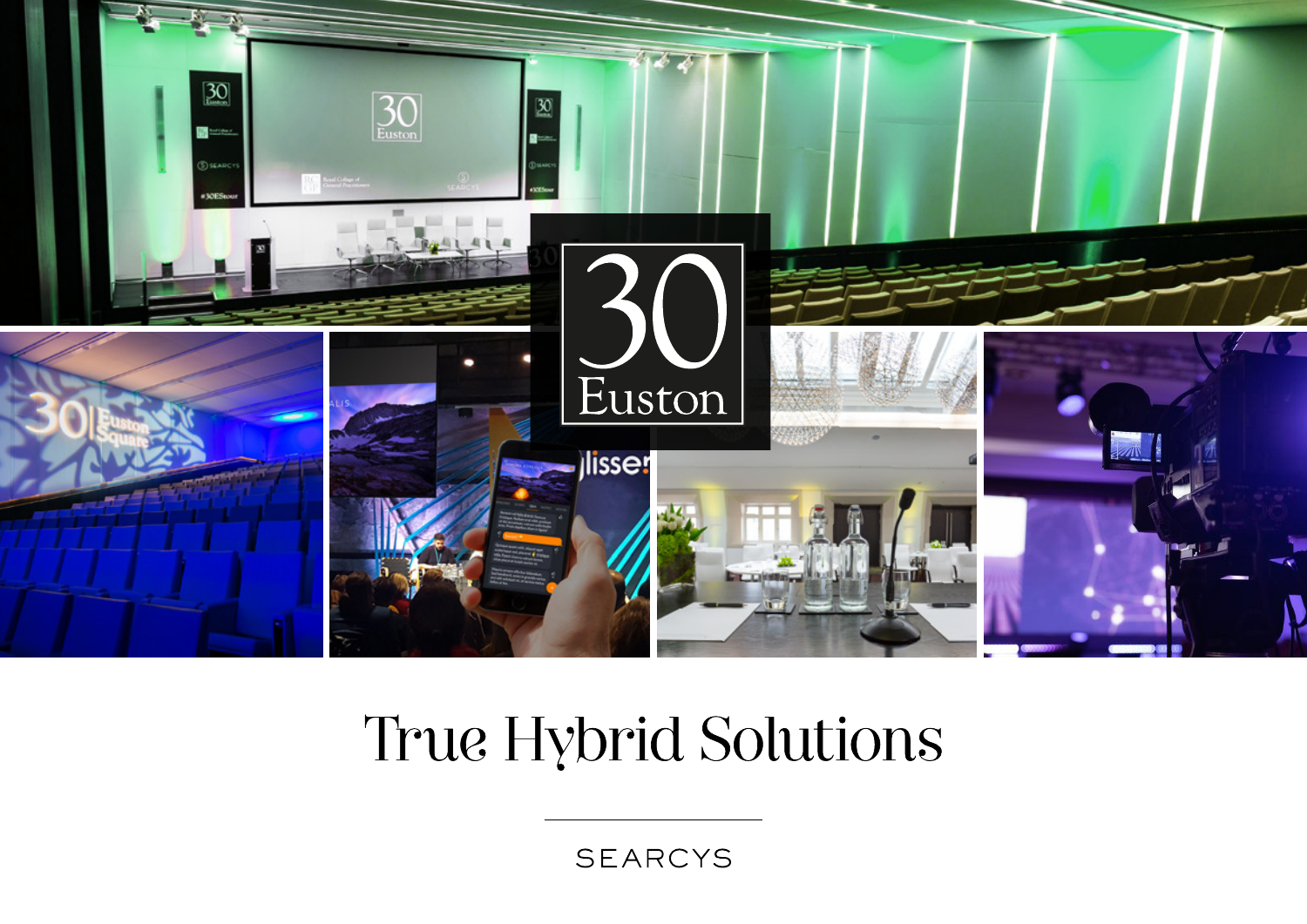### True Hybrid Solutions

### from  $£5,500$  +VAT

Our True Hybrid Solution is run on the all-in-one event platform from *Glisser*, which is an award winning meetings and events platform to facilitate hybrid events worldwide. *Focused on audience engagement, wherever you are.*

It offers our clients with unique branding opportunity and unlimited number of remote delegates. Our True Hybrid Solution offers an unequalled experience for both remote and physical attendees including delegate engagement tools make Q&A, polling and voting seamless to those at the venue and at remote locations.

Events are all about learning, networking and meeting new services and products. Our True Hybrid Solution has the ability to cater for these needs so your remote attendees do not miss out. Included in our package are virtual breakout rooms that allow your remote delegates to meet others and virtual sponsor rooms which enable your sponsors to connect with the remote audience.

Our True Hybrid Solution can easily accommodate up to eight remote speakers.

Security and confidentiality is paramount to our clients, as such, our chosen platform has protocols in place to ensure, should you choose, that only invited delegates can attend your hybrid event. Meaning that others won't be able to watch the event even if a link is shared around. The content is also streamed on an encrypted point-to-point environment providing state of the art security.

#### **In addition to all these features, our package also includes:**

| <b>Pre-Production Services</b> | Event design and build-up following client briefing                          |
|--------------------------------|------------------------------------------------------------------------------|
| <b>Support on Event Day</b>    | On-site project manager support working in conjunction with client/moderator |
|                                | Audio, video, camera, hybrid technicians (for up to nine remote speakers)    |
| <b>Post Event Services</b>     | Delegate analytics via CSV file                                              |
|                                | Steamed content recording                                                    |



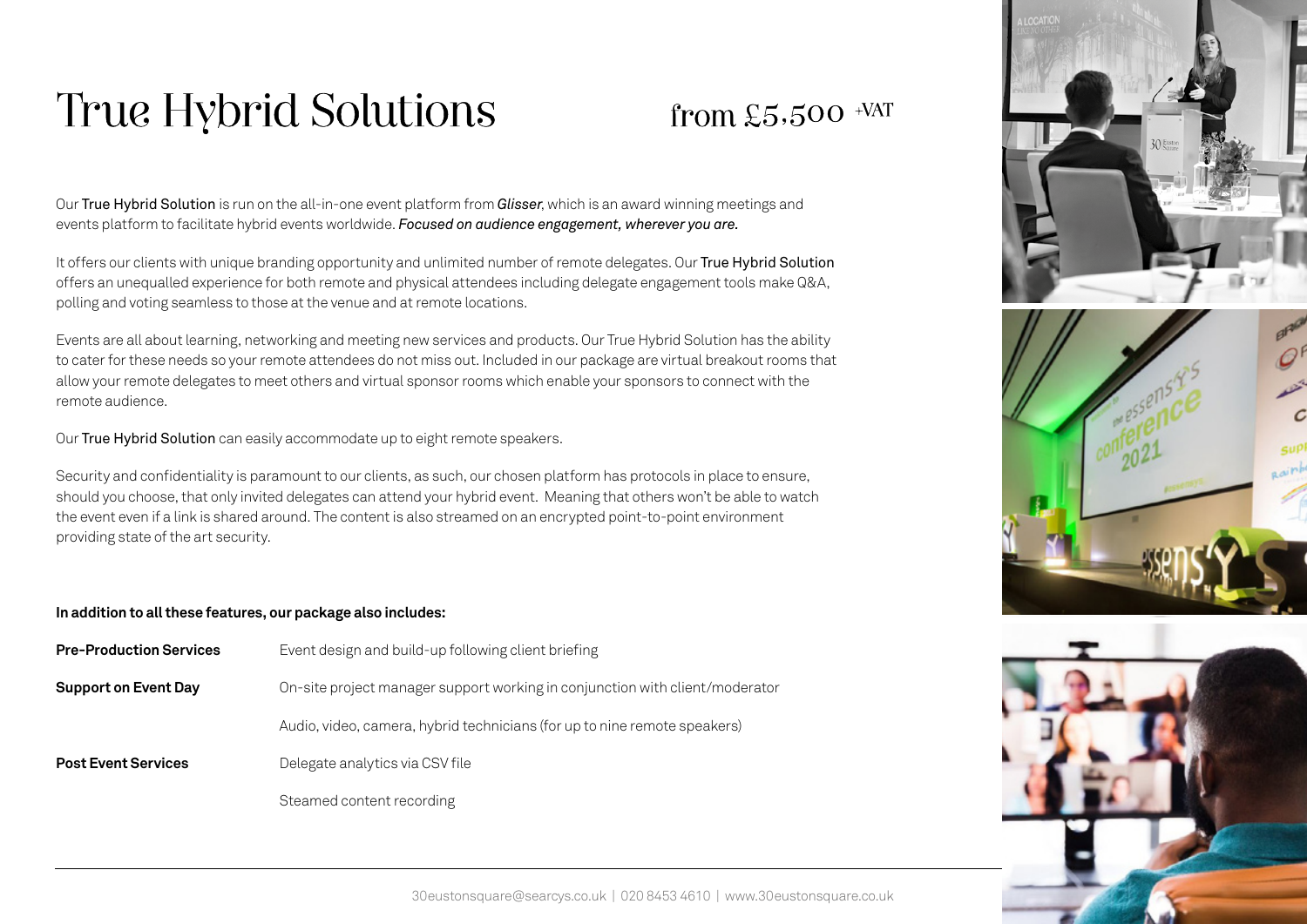## The features in detail

Our enterprise-grade technology will provide you with the equipment, software and experience to deliver truly world-class hybrid event experiences for delegates, with a focus on audience engagement, audience retention and audience interaction across attendees at the venue and in remote locations.

| <b>Hybrid Events Platform</b>                                       | A web-based 'virtual venue' that elevates your events beyond a simple Zoom call.<br>• Our custom-branded platform acts as the central 'venue' online for your hybrid events.<br>· Live, pre-recorded and on-demand sessions and content sit side-by-side, with simple navigation, and a range of multimedia sponsorship opportunities.<br>• We offer multiple means of onboarding delegates to suit a range of security requirements, and integrate with multiple registration solutions.              |
|---------------------------------------------------------------------|--------------------------------------------------------------------------------------------------------------------------------------------------------------------------------------------------------------------------------------------------------------------------------------------------------------------------------------------------------------------------------------------------------------------------------------------------------------------------------------------------------|
| <b>Multiple Rooms and Session</b><br><b>Formats</b>                 | Combining a flexible feature set and audience retention<br>• Onboard your audience with a single event URL, into a highly customisable 'virtual lobby'.<br>• Individual branded sessions can feature presentations, speaker panels, live demos, breakouts, networking rooms or informal networking.<br>· Tracks can be built to contain speaker videos, on-demand content or sponsor virtual booths, all linked by a network of session signposts to encourage exploration.                            |
| <b>Unique Realtime Slide Share</b><br>and Content Distribution      | Centrally managed secure content rather than clumsy screen-sharing.<br>. Our True Hybrid Solution shares slides to audience devices in real-time entirely separately to any video feed.<br>• Attendees can scroll back to previous slides, write notes, bookmark and download content.<br>• Content analytics provide engagement data on each slide, providing insights into individual participation, opinions, and areas of content generating the most activity.                                    |
| <b>Integrated Audience Engage-</b><br>ment Tools and Data Gathering | Polling, quizzing, feedback, surveys, gamification available in every session.<br>• Actively gather data, feedback or test your audiences on the subject matter, to help measure engagement and understanding.<br>· Our engagement tools are fast, reliable, and display answers clearly and beautifully, with a range of question types, customisation options, and advanced settings.                                                                                                                |
| Delegate Interaction and<br><b>Session Participation</b>            | Live questions and chat to fuel the live debate and maintain engagement.<br>· Digital Q&A, polling, surveys or delegate chat is a must-have feature at hybrid meetings and events - all moderated by the client to esnure the best content.<br>. Our True Hybrid Solution empowers all attendees to have a voice, creating a level playing field for all to participate, wherever they are.<br>• Allowing full moderation to capture every question, across every session.                             |
| <b>Live Analytics and Audience</b><br><b>Engagement Scores</b>      | Measure attendance, engagement and session effectiveness.<br>. Our True Hybrid Solution measures attendee actions, participation and engagement to provide the ideal starting point for tracking event success.<br>· Viewed across attendees, sessions, events, or companywide, this will provide a wealth of insights for you, your presenters and you sponsors.<br>• Analytics can be viewed in our dashboard, as an infographic PDF, or exported as CSV or straight into Salesforce.com or HubSpot. |
| Mobile-Optimised and Hybrid-<br>Ready                               | A premium quality brand experience across all devices.<br>• Optimised across both mobile and desktop, presenters and attendees will see consistent branding on all audience devices.<br>• This creates a personalised environment and a sense of ownership and familiarity in the virtual space.                                                                                                                                                                                                       |
| <b>Enhanced Security</b>                                            | ISO27001 certification combined with unique security-focused features.<br>Built upon a ISO27001 certified platform and business we have a range of security options you can control.<br>$\bullet$<br>Sessions can be fully anonymous, or require specific IDs that can be matched against a whitelisted database, integrated with multiple registration platform.<br>• You can switch on password protection, prevent downloads and even watermark the slides to prevent further distribution.         |